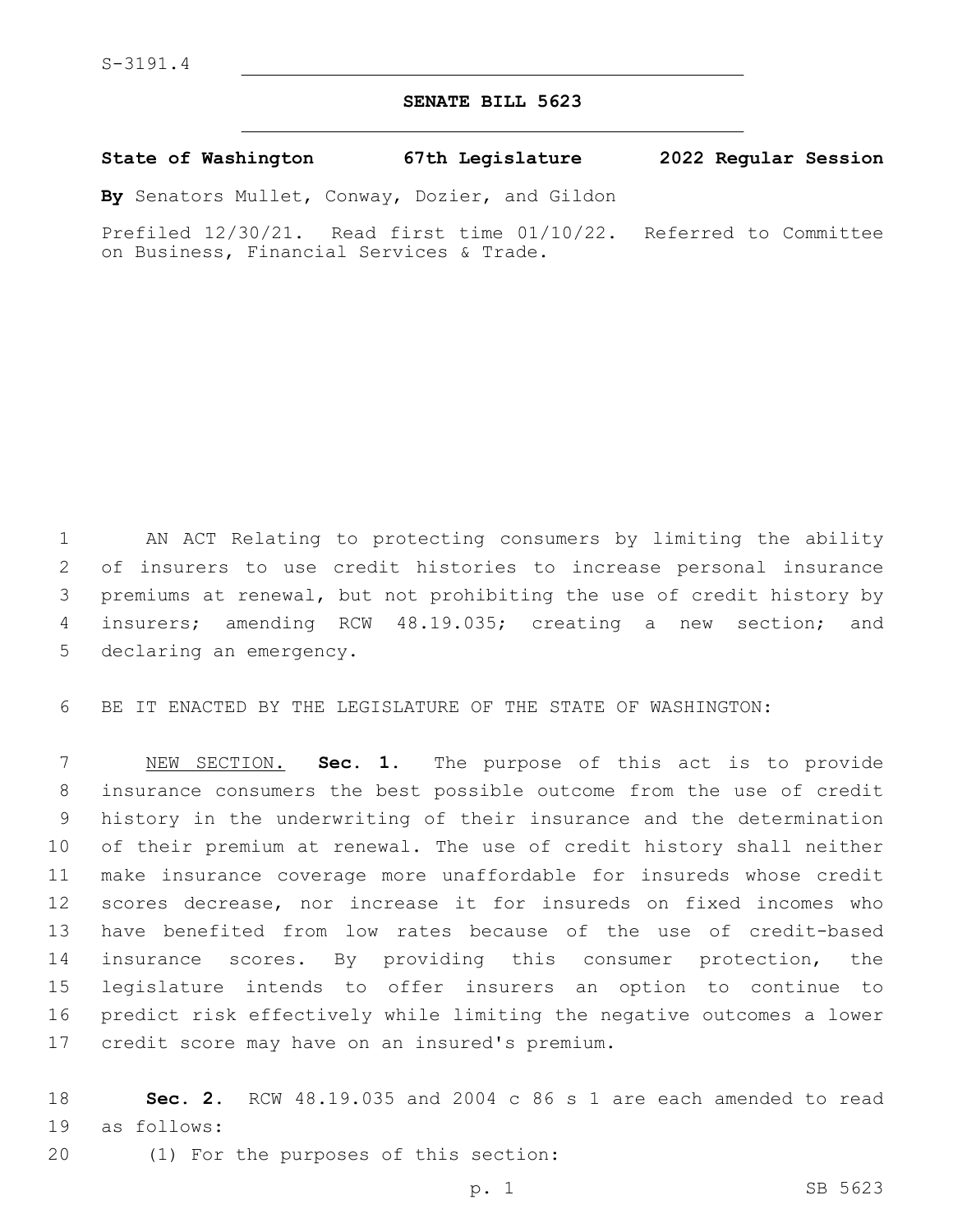(a) "Affiliate" has the same meaning as defined in RCW 48.31B.005(1).2

 (b) "Consumer" means an individual policyholder or applicant for 4 insurance.

 (c) "Credit history" means any written, oral, or other communication of any information by a consumer reporting agency bearing on a consumer's creditworthiness, credit standing, or credit capacity that is used or expected to be used, or collected in whole or in part, for the purpose of serving as a factor in determining personal insurance premiums or eligibility for coverage.

 (d) "Insurance score" means a number or rating that is derived from an algorithm, computer application, model, or other process that 13 is based in whole or in part on credit history.

14 (e) "Personal insurance" means:

(i) Private passenger automobile coverage;15

 (ii) Homeowner's coverage, including mobile homeowners, manufactured homeowners, condominium owners, and renter's coverage;

18 (iii) Dwelling property coverage;

(iv) Earthquake coverage for a residence or personal property;

20 (v) Personal liability and theft coverage;

21 (vi) Personal inland marine coverage; and

 (vii) Mechanical breakdown coverage for personal auto or home 23 appliances.

 (2)(a) Credit history shall not be used to determine personal insurance rates, premiums, or eligibility for coverage unless the insurance scoring models are filed with the commissioner. Insurance scoring models include all attributes and factors used in the calculation of an insurance score. RCW 48.19.040(5) does not apply to any information filed under this subsection, and the information shall be withheld from public inspection and kept confidential by the commissioner. All information filed under this subsection shall be considered trade secrets under RCW 48.02.120(3). Information filed under this subsection may be made public by the commissioner for the sole purpose of enforcement actions taken by the commissioner.

 (b) Each insurer that uses credit history or an insurance score to determine personal insurance rates, premiums, or eligibility for coverage must file all rates and rating plans for that line of coverage with the commissioner. This requirement applies equally to a single insurer and two or more affiliated insurers. RCW 48.19.040(5) applies to information filed under this subsection except that any

p. 2 SB 5623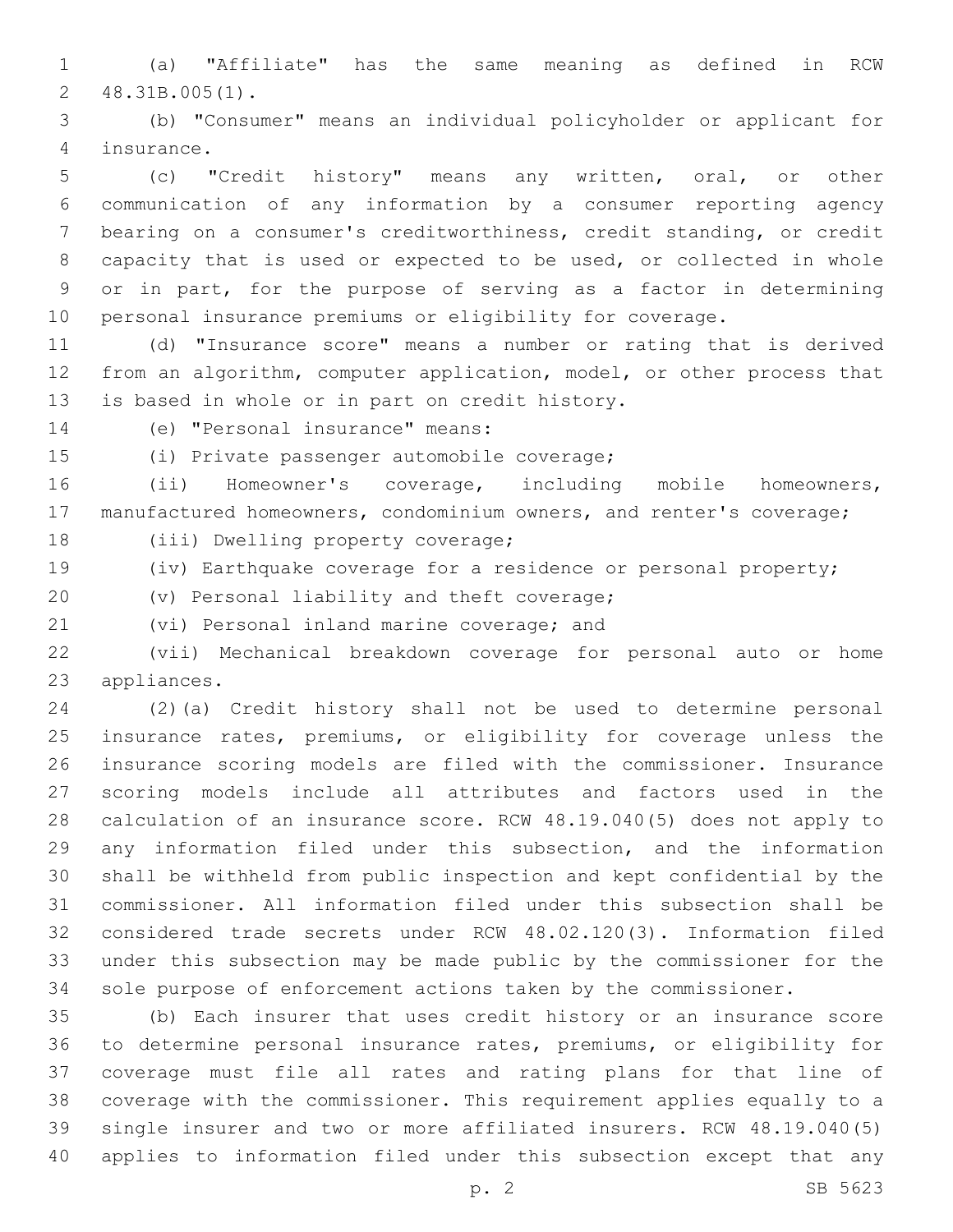eligibility rules or guidelines shall be withheld from public inspection under RCW 48.02.120(3) from the date that the information 3 is filed and after it becomes effective.

 (c) Beginning July 1, 2023, credit history may only be used by insurers as a factor or attribute in determining an insurance score for personal insurance policies for new applicants, or for improving an insured's score at renewal by rerating a policy that results in a lower premium as established in subsection (6) of this section.

9 (3) Insurers shall not use the following ((types of credit 10 history)) to calculate a personal insurance score or determine 11 personal insurance premiums or rates:

 (a) The absence of credit history or the inability to determine the consumer's credit history, unless the insurer has filed actuarial data segmented by demographic factors in a manner prescribed by the commissioner that demonstrates compliance with RCW 48.19.020;

16 (b) The number of credit inquiries;

 (c) Credit history or an insurance score based on collection 18 accounts identified with a medical industry code;

 (d) The initial purchase or finance of a vehicle or house that adds a new loan to the consumer's existing credit history, if evident from the consumer report; however, an insurer may consider the bill payment history of any loan, the total number of loans, or both;

 (e) The consumer's use of a particular type of credit card, 24 charge card, or debit card;  $((\theta \cdot \hat{r}))$ 

 (f) The consumer's total available line of credit; however, an insurer may consider the total amount of outstanding debt in relation 27 to the total available line of credit; or

 (g) Credit history to increase rates or premiums at renewal for any personal insurance policyholder beginning July 1, 2023, as 30 established in subsection (6) of this section.

 (4) If a consumer is charged higher premiums due to disputed credit history, the insurer shall rerate the policy retroactive to the effective date of the current policy term. As rerated, the consumer shall be charged the same premiums they would have been charged if accurate credit history was used to calculate an insurance score. This subsection applies only if the consumer resolves the dispute under the process set forth in the fair credit reporting act and notifies the insurer in writing that the dispute has been 39 resolved.

(5) The commissioner may adopt rules to implement this section.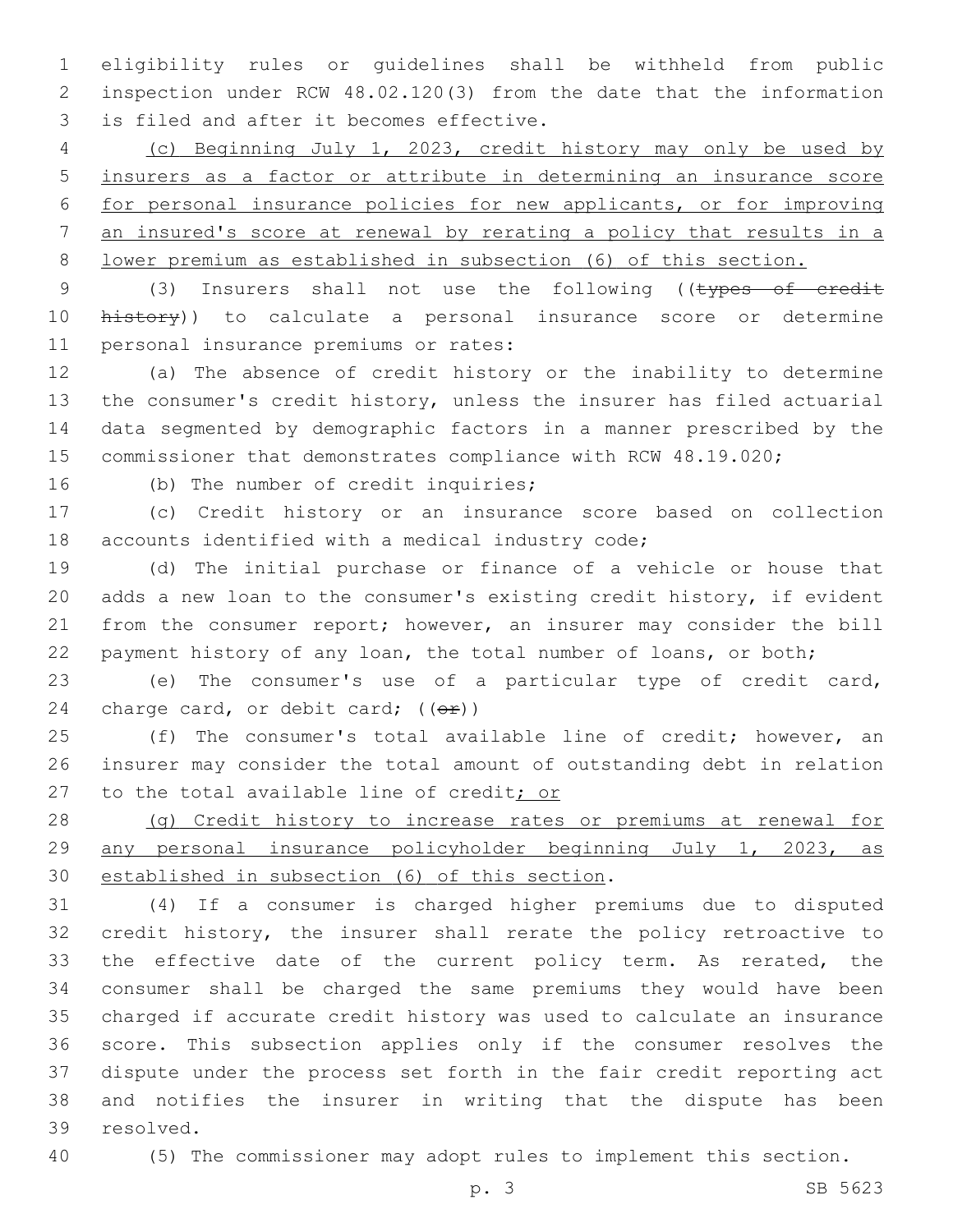(6) ((This section applies to all personal insurance policies issued or renewed on or after June 30, 2003)) Beginning July 1, 2023: (a) A policyholder may request, no more than once per insurer per policy line annually, that the insurer rerate the policyholder's insurance scores according to the standards that the insurer would apply if the consumer were initially applying for the same insurance policy.

 (b) The insurer shall rerate a policyholder at renewal after receiving a request from the policyholder or their agent. The insurer shall rerate the policy based upon a current credit history report or insurance score. The policyholder's current credit history report or insurance score shall only be used if the result of the rerate 13 reduces the consumer's premium. If a policyholder's credit history is 14 reordered, or if the existing credit history is used, it shall not result in an increase in premium. The effective date of any rate change is the next date of renewal.

 (c) Except as provided in (a) and (b) of this subsection, an insurer may only use rating factors other than credit history or 19 insurance score to rerate the policy at renewal.

 (7) Insurers may resume the use of credit history via a note to 21 reviewer or a new filing. If an insured's premium was previously determined using credit history, the prior credit history may be used 23 at the first renewal after enactment of this act.

 (8) Rate rule filings submitted in compliance with this section do not violate RCW 48.19.020.

(9) Nothing in this section requires an insurer to:

 (a) Use credit history or an insurance score in determining personal insurance premiums or eligibility for coverage; or

 (b) Update insurance scores more frequently than upon the consumer's request.

 (10) Rules adopted to implement RCW 48.18.480 and 48.19.020 must comply with the provisions of this section. To the extent the commissioner adopts rules in conflict with this section, this section controls.34

 NEW SECTION. **Sec. 3.** This act is necessary for the immediate 36 preservation of the public peace, health, or safety, or support of